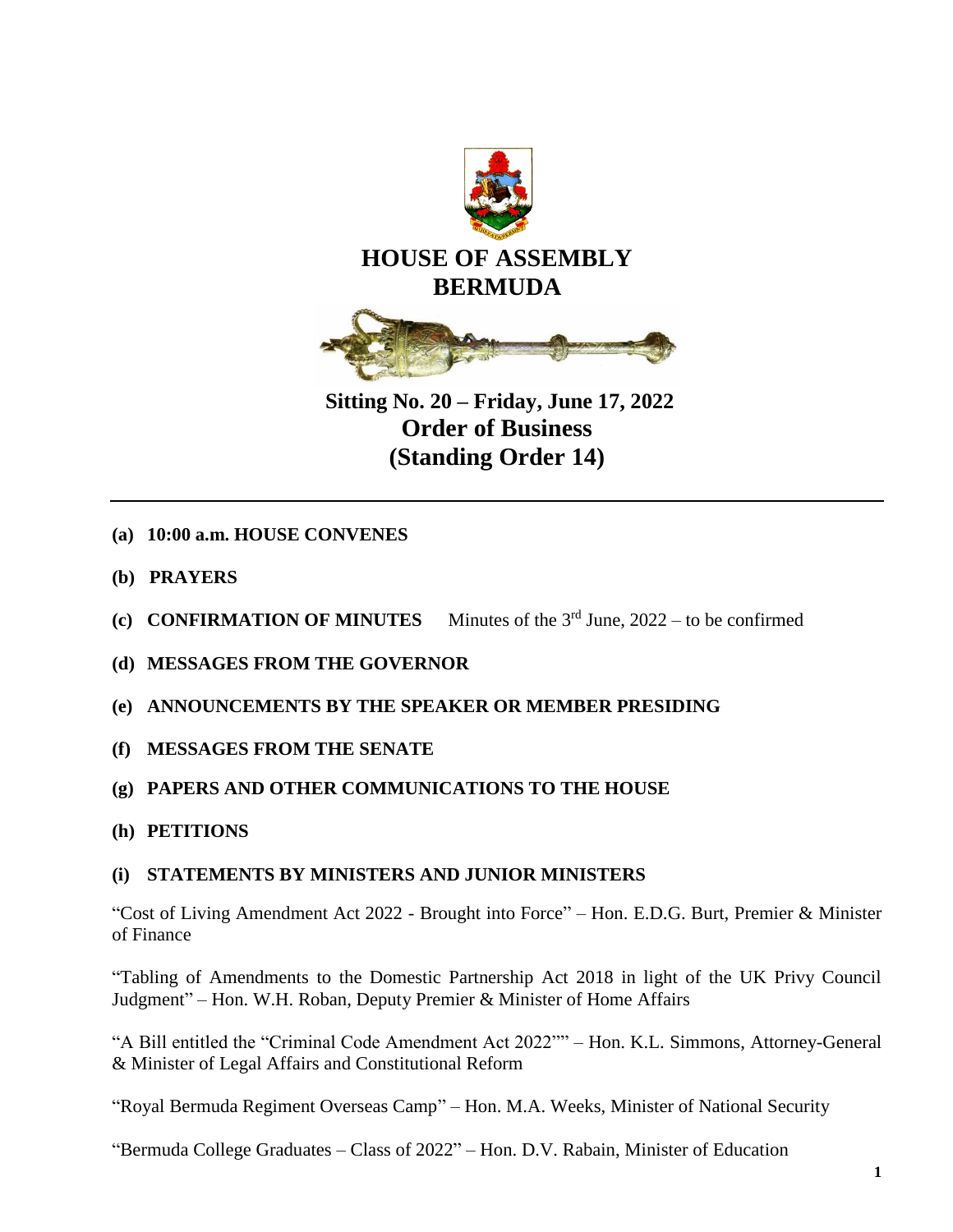"Statement on the Bermuda Consumer Price Index Methodology and Inflation" – Hon. J.P. Hayward, Minister for Economy and Labour

"Update on Public Bus Transportation" – Hon. W.L.A. Scott, Minister of Transport

# **(j) REPORTS OF COMMITTEES**

### **(k) QUESTION PERIOD**

### **The Hon. J.P. Hayward to provide written responses to parliamentary questions from Mr. J.C. Richardson.**

1. Will the Honourable Minister please provide for this Honourable House a list of the individual Government programmes associated with each goal listed on page 1 of the Youth Employment Strategy?

2. Will the Honourable Minister please inform this Honourable House the Programme Name, Business Unit and Head from the Estimates of Revenue and Expenditure for the Year 2022/23 for each of the Government programmes listed under Question Number 1 above?

3. Will the Honourable Minister please inform this Honourable House which of the Government programmes listed above predate the launch of the Youth Employment Strategy?

### **(l) CONGRATULATORY AND /OR OBITUARY SPEECHES**

### **(m) MATTERS OF PRIVILEGE**

### **(n) PERSONAL EXPLANATION**

# **(o) NOTICE OF MOTIONS FOR THE ADJOURNMENT OF THE HOUSE ON MATTERS OF URGENT PUBLIC IMPORTANCE**

# **(p) INTRODUCTION OF BILLS:**

"Domestic Partnership Amendment Act 2022" – Hon. W.H. Roban, Deputy Premier & Minister of Home Affairs

"Criminal Code Amendment Act 2022" – Hon. K.L. Simmons, Attorney-General & Minister of Legal Affairs and Constitutional Reform

- **(q) GOVERNMENT BILLS:**
- **(r) OPPOSITION BILLS:**
- **(s) PRIVATE MEMBERS' BILLS:**
- **(t) NOTICE OF MOTIONS:**
- **(u) ORDERS OF THE DAY:**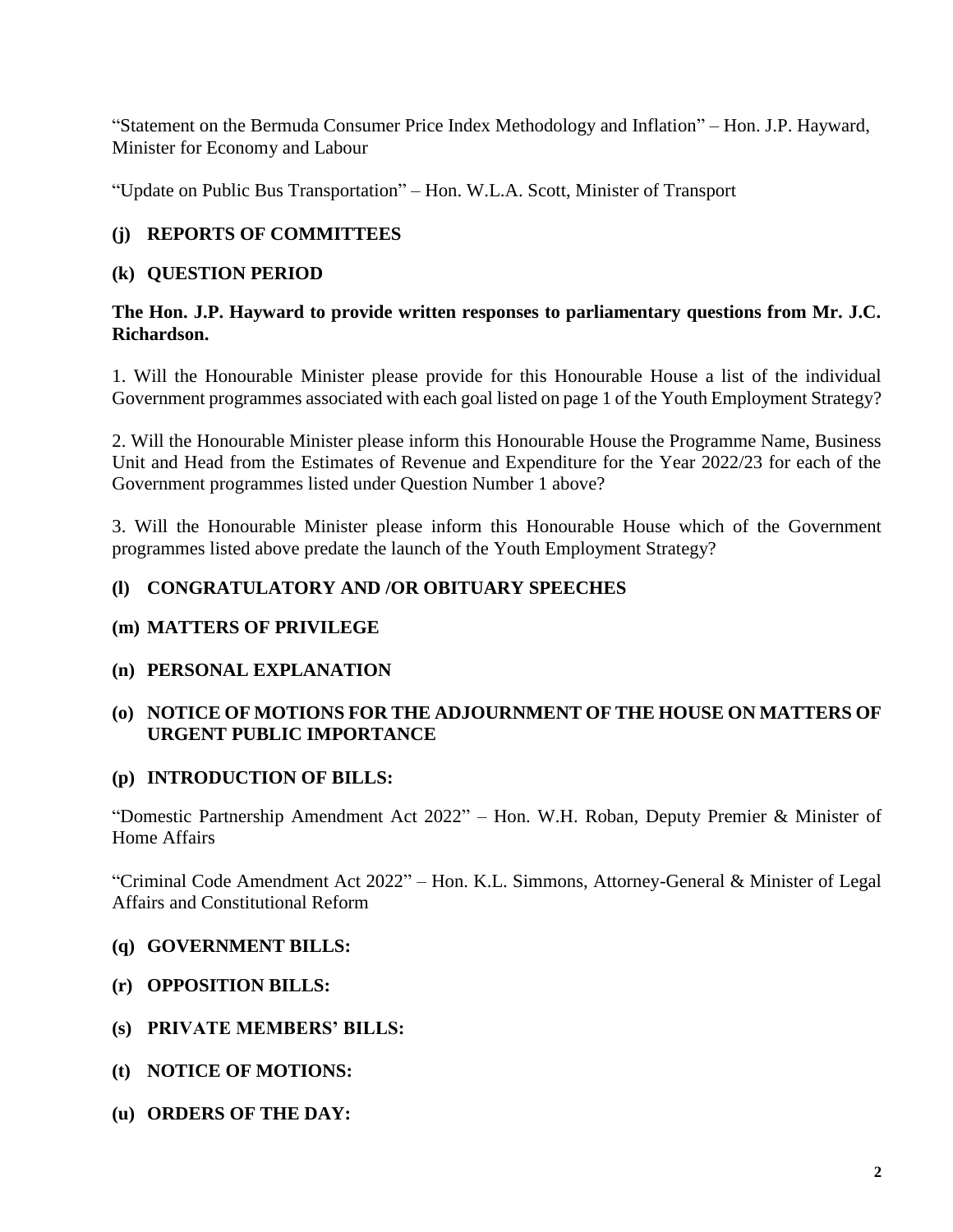- 1) Second reading of the "Bermuda Monetary Authority Amendment Act 2022" [Premier & Minister of Finance] First reading: May 20, 2022
- 2) Consideration of the "North East Hamilton Local Plan 2022" [Deputy Premier & Minister of Home Affairs] Tabled: June 3, 2022
- 4) Second reading of the "Equality Act 2022" [Shadow Minister of Legal Affairs & Constitutional Reform] First reading: May 6, 2022

**Shernette Wolffe Clerk to the House of Assembly**

**Sessions House 21 Parliament Street Hamilton HM 12 BERMUDA June 17, 2022**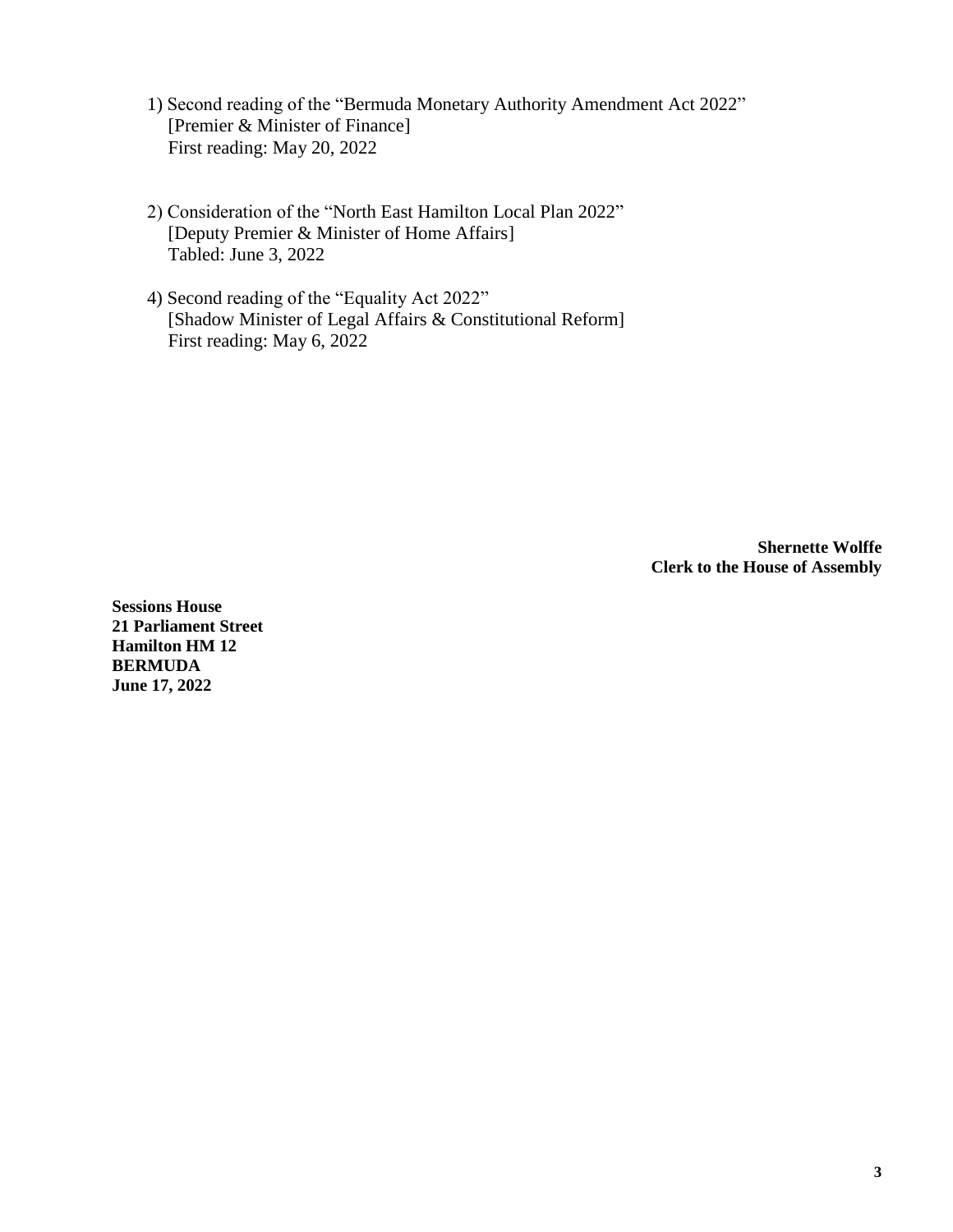|                                          |                                                                                                                                             |                                                                                                                                 | Mr. J.A. Adams, JP, MP<br><b>Constituency 19,</b><br>Pembroke West                                                                                                                 | Mrs. I.G. Simmons-Wade,<br><b>Constituency 25,</b><br>Warwick North East<br>JP, MP | NP. D. J.R. Lister III, JP, NP<br>Constituency 28,<br>Warwick West                        |
|------------------------------------------|---------------------------------------------------------------------------------------------------------------------------------------------|---------------------------------------------------------------------------------------------------------------------------------|------------------------------------------------------------------------------------------------------------------------------------------------------------------------------------|------------------------------------------------------------------------------------|-------------------------------------------------------------------------------------------|
|                                          |                                                                                                                                             | Ms. S. E. Jackson, JP, MP<br>Pembroke South West<br>Constituency 20,                                                            | Mr. V.M. Campbell, JP.<br>Minister of Tourism<br><b>Constituency 9.</b><br>Smith's West<br>$\leqq$                                                                                 | Mr. J.R. Wade, JP, MP<br>Southampton East Centra<br><b>Constituency 30</b>         | Ms. C.C. Caesar, JP, MP<br>Southampton West Centra<br><b>Constituency 31</b>              |
|                                          | Hon. L. C. Cannonier, JP, MP<br>Shadow Minister of Works &<br>Devonshire South Centra<br>Engineering and Tourism<br><b>Constituency 12,</b> | Mr. R.S. Pearman, MP<br>Shadow Minister of Lega<br><b>Affairs and Transport</b><br><b>Constituency 22</b><br>Paget East         | <b>VACANT SEAT</b>                                                                                                                                                                 | Mr. H.A. Richardson, JP, MP<br><b>Constituency 7,</b><br><b>Hamilton South</b>     | Mr. T.C. Famous, JP, MP<br><b>Constituency 11</b> ,<br>Devonshire East                    |
| Mrs. S.M.A. Wolffe<br>Clerk-at-the-Table | Opposition Leader, Shadow<br>Mr. N.H.C Simons JP,MP<br><b>Constituency 8</b><br><b>Minister of Finance</b><br>Smiths South                  | Shadow Minister of National<br>Hon: N.H. Dunkley Jp, Nb<br>Security & Health, Seniors<br><b>Constituency 10</b> ,<br>Paget West | Mr. J.C. Richardson, JP, MP<br>Affairs & Cabinet (Economic<br>Opposition Whip, Shadow<br>Minister of Labour, Home<br><b>Constituency 23</b> , Paget<br>Development)<br><b>West</b> | Mr. H.K.E. Swan, JP,MP<br>Constituency 2,<br>St. Georges West                      | Ms. L.F. Foggo, JP, MP<br><b>Constituency 3,</b><br>St. David's                           |
| Chairman of Committee                    | Hon. E.D.G. Burt, JP, MP<br>The Premier, Minister of<br>Pembroke West Central<br><b>Constituency 18</b><br><b>Finance</b>                   | Mr. C.L. Dickinson JP, MP<br>Pembroke South East<br><b>Constituency 21,</b>                                                     | Hon. R.D.L. Ming, JP, MP<br>Constituency 1,<br>St. Georges North                                                                                                                   | Hon. T.S. Furbert, MP<br><u>Constituency 4,</u><br>St. George's South              | Mr. S.A. Simmons, JP, MP<br><b>Constituency 32</b><br>Southampton West<br>Government Whip |
|                                          | Deputy Premier, Minister of<br>Hon. N.H. Roban, JP, NP<br><b>Constituency 15</b> ,<br>Pembroke East<br><b>Home Affairs</b>                  | Hori K.N. Svilsor, JP, NP<br>Constituency 34,<br>Sandy's South Central<br>Minister of Health                                    | Minister of Public Works<br>Warwick North Central<br>Hon. Lt. Col. D.A.<br><b>Constituency 27</b><br>Burch, JP, MP                                                                 | Hon. Z.J.S. DeSilva, JP, MP<br><b>Constituency 29,</b><br>Southampton East         | Mr. W.M. Caines, JP, MP<br>Devonshire North West<br><b>Constituency 14</b>                |

SPEAKER OF THE HOUSE Hon. D.P. Lister JP, MP **Constituency 35,**  Sandy's North Central

SPEAKER OF THE HOUSE Hon. D.P. Lister JP, MP

Sandy's North Central **Constituency 35,** 

> Sergeant-At-Arms **Sergeant-At-Arms**

**4**